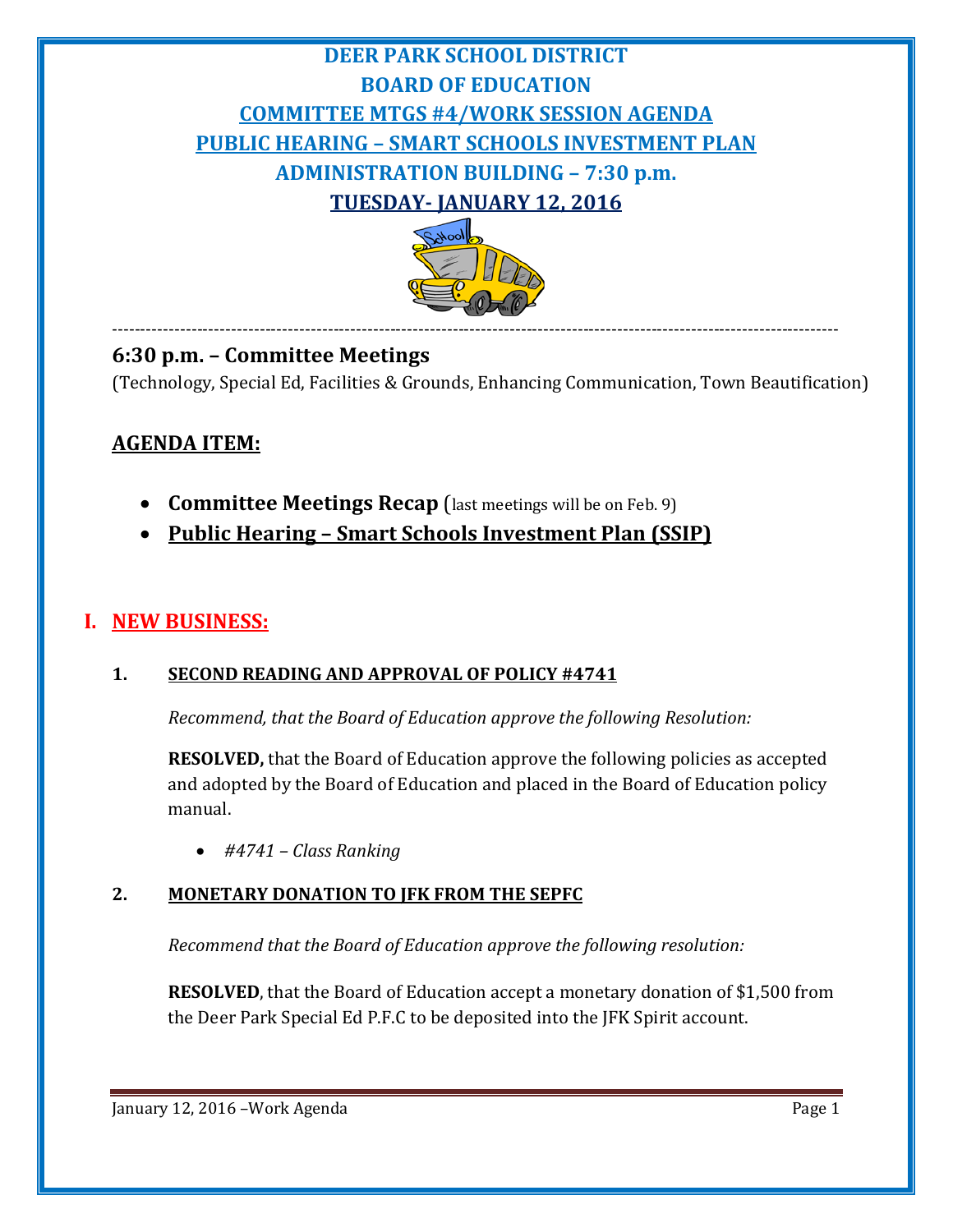#### **3. ATHLETIC EQUIP. DONATION TO ROBERT FROST M.S. FROM RDTH CHARITIES**

*Recommend that the Board of Education approve the following resolution:*

**RESOLVED**, that the Board of Education accept a donation of athletic equipment including soccer balls, basketballs, Frisbees, volley balls and rubber balls to be used for the students to participate in outdoor activities during recess.

# **4. 2016-2017 MILEAGE REIMBURSEMENT RATE**

*Recommend that the Board of Education approve the following resolution:*

**RESOVLED,** that the mileage reimbursement rate for 2016-2017 will be **54 cents** effective January 1, 2016.

# **5. ACCEPTANCE OF INTERNAL AUDIT REPORTS FROM R.S. ABRAMS & CO.,LLP**

*Recommend that the Board of Education approve the following resolution:*

**RESOLVED,** that the Board of Education accept the following Internal Audit reports:

- Risk Assessment Update report for fiscal year ending 6/30/15
- Internal Audit Report on Procurement & Claims Processing
- System to Track and Account for Children Procedures

# **6. CHANGE ORDER NO. 1 FOR ROBERT FROST PARKING LOT**

*Recommend that the Board of Education approve the following resolution:*

**RESOLVED,** that based upon the approval of the District's architect, Change Order No. 1 for Contract No. 1B Site Work Recon., is hereby approved at an increase of \$2,000.